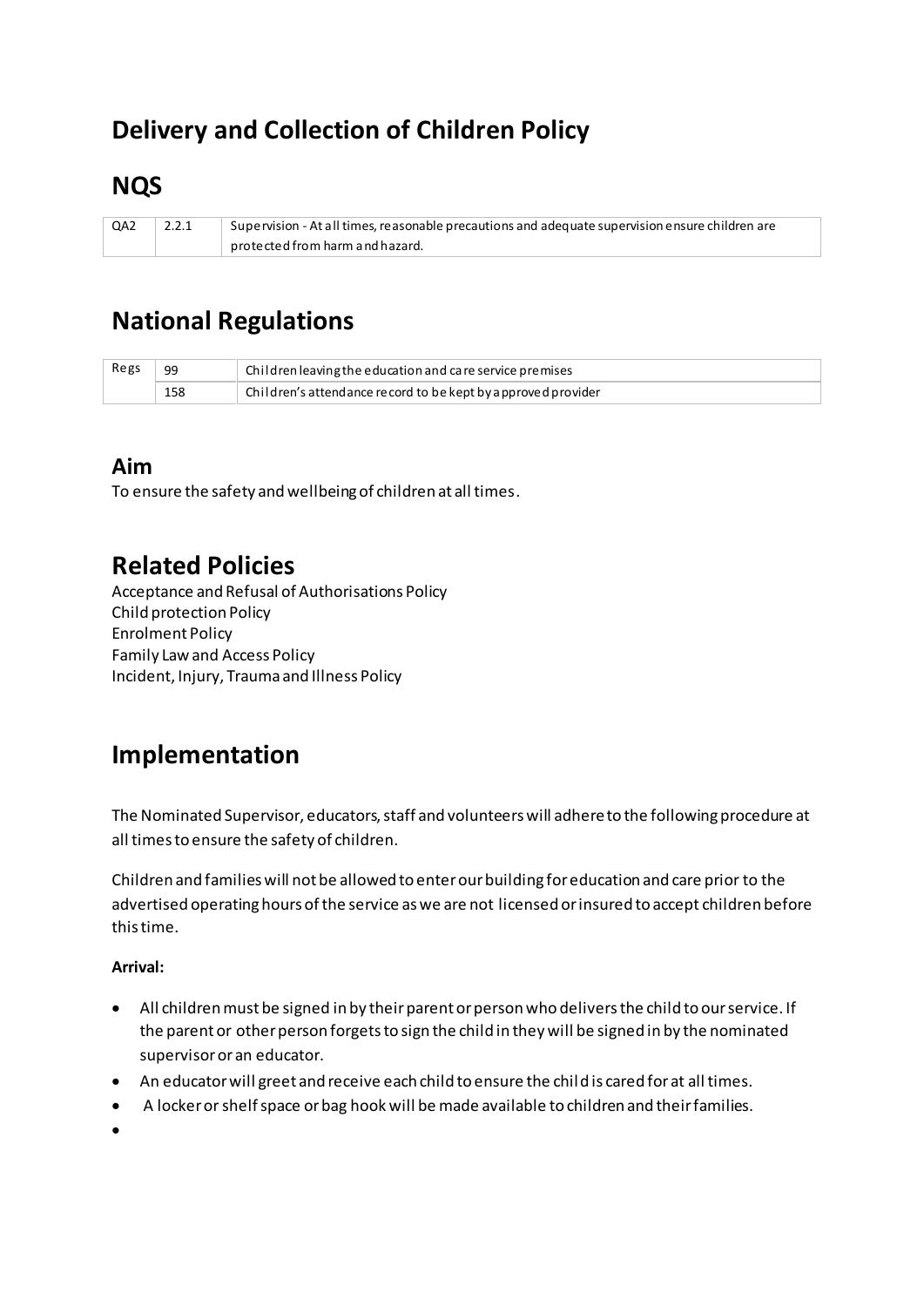#### **Departure:**

- All children must be signed out by their parent or person who collects the child from our service. If the parent or other person forgets to sign the child out they will be signed out by the nominated supervisor or an educator.
- Children can only be collected by a parent, an authorised nominee named on their enrolment record, or a person authorised by a parent or authorised nominee to collect the child. Authorisations from parents or authorised nominees must be made in writing, unless parents or authorised nominees are unable to collect the child before the service closes (eg in an emergency). In this case educators may accept verbal authorisation for an alternate person who can be adequately identified to collect the child
- Children may leave the premises if a parent or authorised nominee provides written authorisation for the child to leave the premises, including authorisation to go on an excursion (please refer Excursion Policy).
- No child will be released into the care of an unauthorised person. If the person becomes aggressive or violent and will not leave the premises the Nominated Supervisor or educator will:
	- o ensure the safety of all children and adults at the service, and implement lockdown procedures if required
	- o ring the police on 000.
- Nominated Supervisors will ensure that the authorised nominee pick-up list for each child is kept up to date. It is our policy that we do not allow anyone under the age of 18 to collect children.
- No child will be released into the care of anyone not known to educators. Parents must give prior notice where:
	- o the person collecting the child is someone other than those mentioned on the enrolment form (eg in an emergency) or
	- $\circ$  there is a variation in the persons picking up the child, including where the child is collected by an authorised nominee who is unknown to educators.

If educators do not know the person by appearance, the person must be able to produce some photo identification. If staff cannot verify the person's identity they will be unable to release the child into that person's care

- If a parent appears to be intoxicated, or under the influence of drugs, and staff feel that the person is unfit to collect their child, they will:
	- o discuss their concerns with the parent, if possible without the child being present
	- o suggest they contact another parent or authorised nominee to collect the child
	- $\circ$  inform the police of the circumstances, the person's name and vehicle registration number if the parent insists on taking the child. Educators cannot prevent an incapacitated parent from collecting a child, but must consider their obligations under the relevant child protection laws
- If an authorised nominee, or person authorised by a parent or authorised nominee, appears to be intoxicated, or under the influence of drugs, and staff feel that the person is unfit to take responsibility for the child, they will not let the child leave with the person. They will contact the parent and advise that another person needs to collect the child
- If a child has not been collected by the time we are due to close the service, the Nominated Supervisor will:
	- o (again) attempt to contact the parents or other authorised nominees